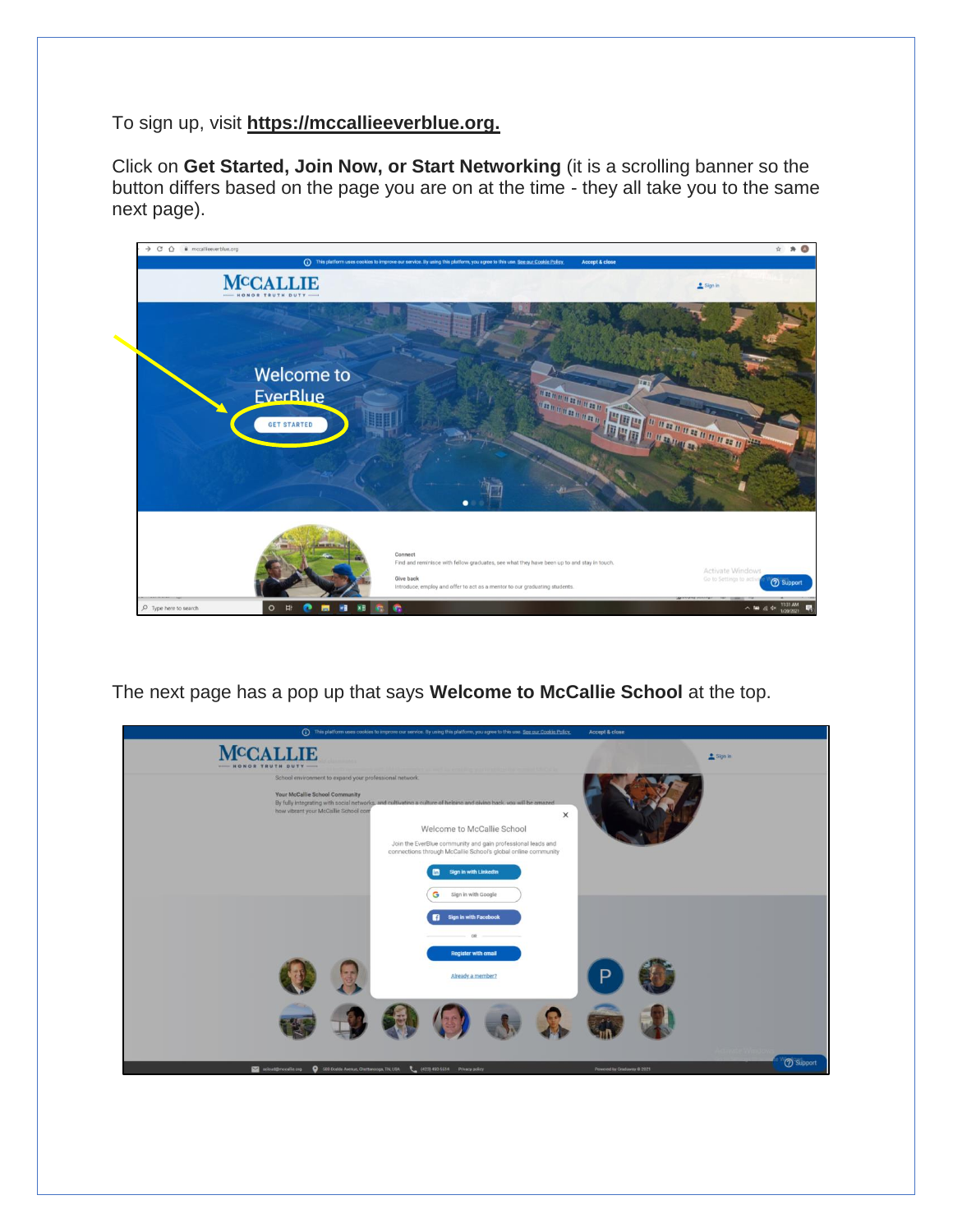There are different ways to register, including linking your Facebook, Google, or LinkedIn page. The bottom button is **Register with Email**. To register with an existing social networking platform like Facebook or LinkedIn, enter your credentials on the page to which you are directed.

| facebook <b>Count Management</b>                                                                                                                                                                                                                                                                                                                                       |                                                    |
|------------------------------------------------------------------------------------------------------------------------------------------------------------------------------------------------------------------------------------------------------------------------------------------------------------------------------------------------------------------------|----------------------------------------------------|
| Log Into Facebook<br>Email or Phone Number<br>Password<br>Log in<br>Forgot account?<br>$\alpha$<br><b>Create New Account</b><br>Not now                                                                                                                                                                                                                                |                                                    |
| English (US) Español Français (France) 中文(職業) 4pJ Partuguês (Brasil) 한국어 Italiano Deutsch 年4 日本語 +<br>Sipità Liqin Wesseyer Facebook.ht Wath People Pages Pages Deprichiques: Places Outeur Marketasa Facebook.htm Grappe. Lical<br>John Douta Peda Indianan Lical Ferdinans Services: WeighthendiesCenter Joan Craskoll CrackPage Deve<br>Facebook 0 2021             | Activate Windows<br>Go to Settings to activate W   |
| G Sign in with Google<br>Sign in<br>to continue to graduway.com<br><b>Deal or the</b><br>上<br>Forgot email?<br>Create account<br>Next.<br>English (United States) -<br>Help Privacy Terms                                                                                                                                                                              | Activate Windows<br>Go to Settings to activate     |
| <b>Linked</b><br><b>Welcome Back</b><br>Don't miss your next opportunity. Sign in to stay updated on your professional world.<br>Email or Phone<br>Password<br>Show<br>Sign in<br>Cancel<br>Forgot password?<br>New to LinkedIn? Join now<br>Linked<br>0 2021 User Agreement Privacy Policy Community Guidelines Cookie Policy Copyright Policy Send Feedback Language | Activate-Windows<br>Go to Settings to activate Win |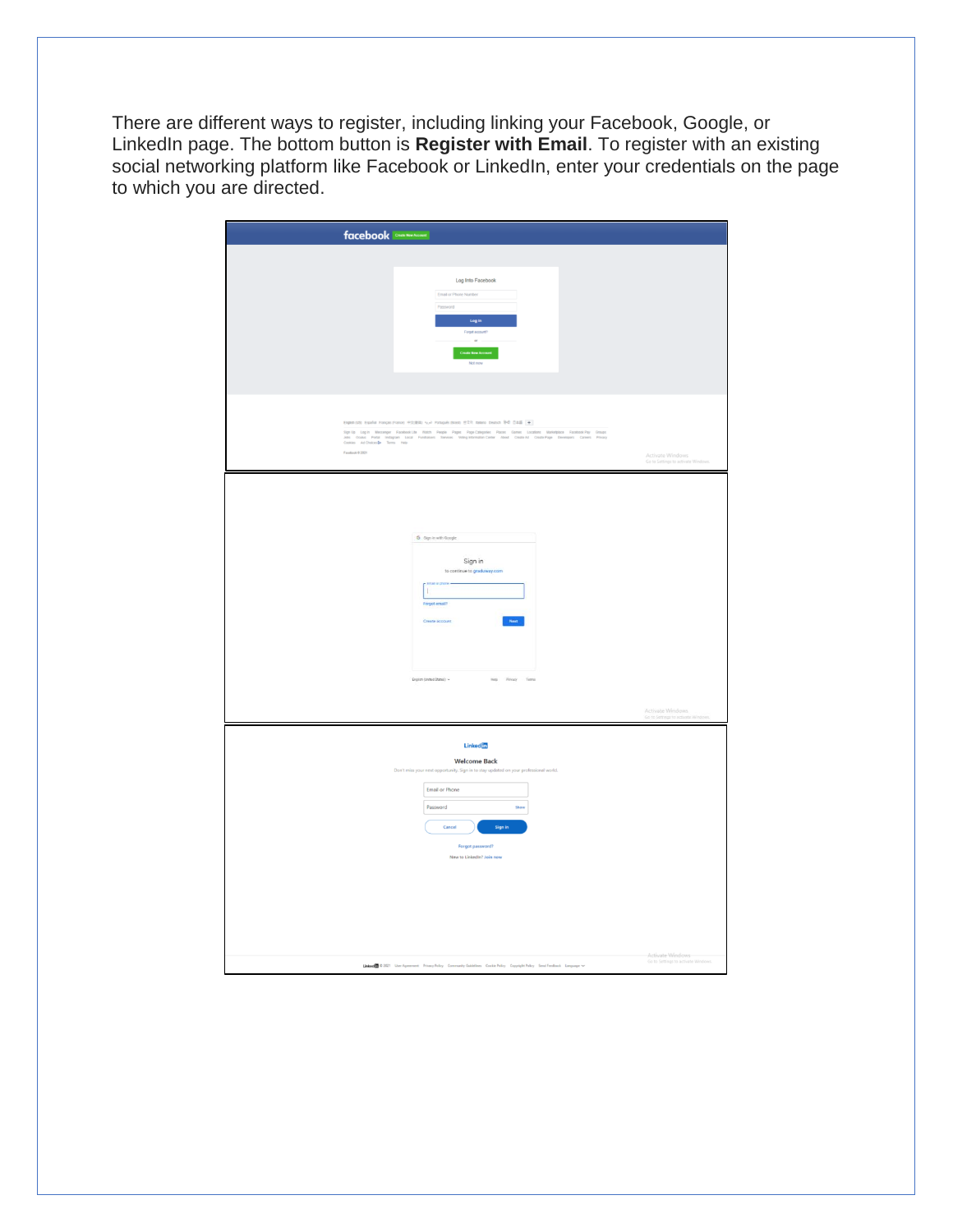If you click **Register with Email**, the next page will direct you to **Create a New Account**. Be sure to fill out all of the boxes with an asterisk and check the box for agreeing to the terms and conditions.

|                                       |                           |                          | (i) This platform uses cookies to improve our service. By using this platform, you agree to this use. See our Cookie Policy<br>Accept & close    |                                                                  |
|---------------------------------------|---------------------------|--------------------------|--------------------------------------------------------------------------------------------------------------------------------------------------|------------------------------------------------------------------|
| <b>MCCALLIE</b><br>HONOR TRUTH DUTY - |                           |                          |                                                                                                                                                  |                                                                  |
|                                       |                           | Upload an<br>image<br>Гö |                                                                                                                                                  |                                                                  |
|                                       |                           | Create a new account     |                                                                                                                                                  |                                                                  |
|                                       | First name *              |                          | Preferred name                                                                                                                                   |                                                                  |
|                                       | Last name *               |                          | Email *                                                                                                                                          |                                                                  |
|                                       | Password *                |                          | Confirm password *                                                                                                                               |                                                                  |
|                                       | Affiliation. <sup>*</sup> | $\cdot$                  |                                                                                                                                                  |                                                                  |
|                                       |                           | <b>CONTINUE</b>          | I agree to the site's Terms of use and Privacy policy and understand that I will be receiving emails and notifications until I choose otherwise. |                                                                  |
|                                       |                           |                          |                                                                                                                                                  |                                                                  |
|                                       |                           |                          |                                                                                                                                                  |                                                                  |
|                                       |                           |                          |                                                                                                                                                  | Activate Windows<br>Go to Settings to activa<br><b>2</b> Support |

When you click **Continue**, it will generate an email that is sent to the address you provide in the Create a new account page. This email should arrive within an hour (give or take) of clicking continue. It may go to your spam folder, so if you do not see it, please check there.

| <b>MCCALLIE</b><br>$-$ HONOR TRUTH DUTY $-$ |                                                                                                                                    |                                                                 |
|---------------------------------------------|------------------------------------------------------------------------------------------------------------------------------------|-----------------------------------------------------------------|
|                                             | <b>Basic Profile</b><br>Seeking help<br>Advanced Profile                                                                           |                                                                 |
|                                             | <b>Email Verification</b><br>We need to know if this email belongs to you. Please click the link we sent to<br><b>Resend Email</b> |                                                                 |
|                                             | If you don't see this email in your inbox, please check your spam folder.                                                          |                                                                 |
|                                             |                                                                                                                                    |                                                                 |
|                                             |                                                                                                                                    |                                                                 |
|                                             |                                                                                                                                    | Activate Windows<br>Go to Settings to activ<br><b>O</b> Support |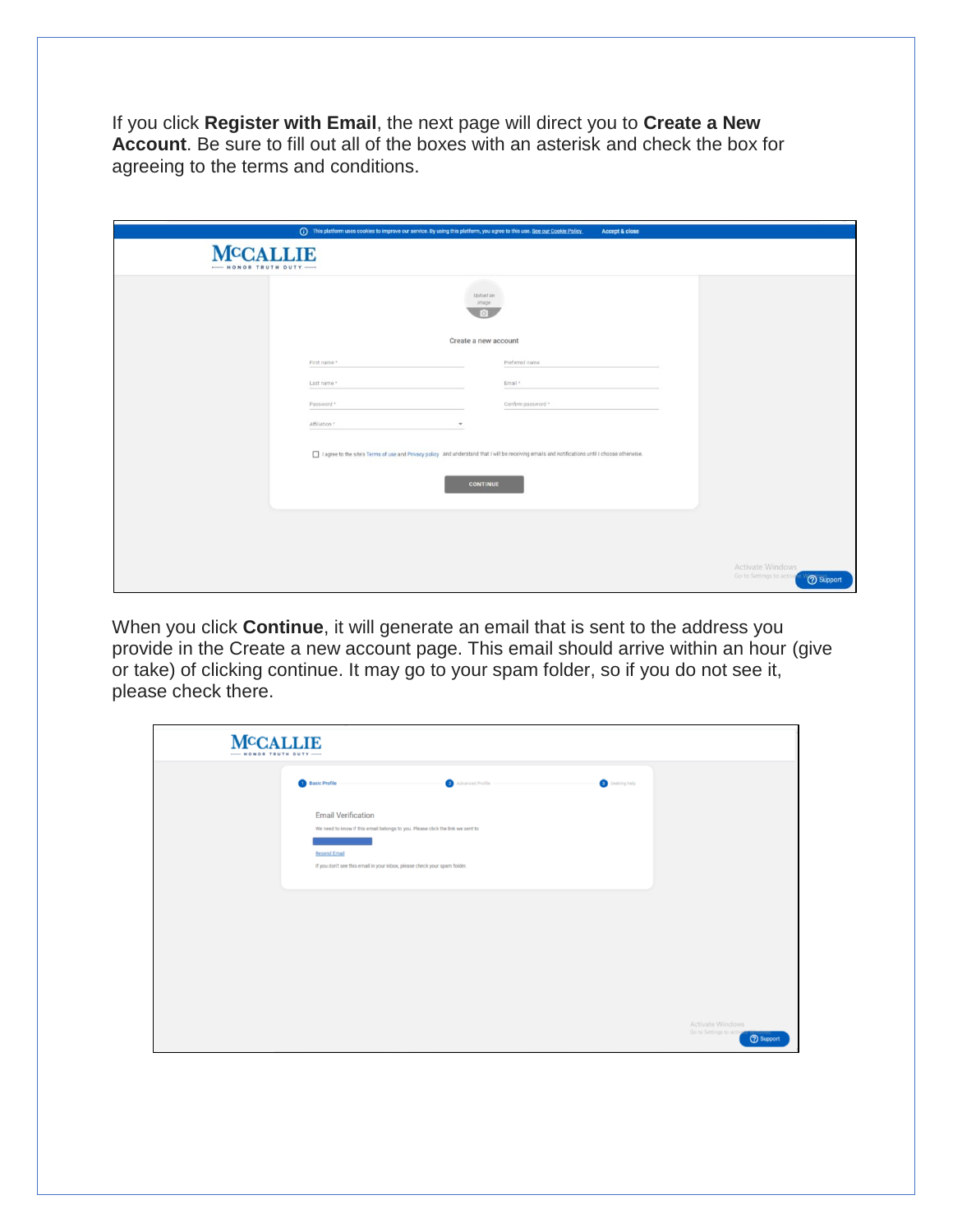If you chose to register with email, you must **click the link** in the email that the platform sends. When you do, it will take you to the next step, which is to create an advanced profile.

| Verify your attempt to register on EverBlue D Inbox x                        |                                                                                                                                                                                         | $\ddot{\sigma}$<br>囜<br>o                                                |
|------------------------------------------------------------------------------|-----------------------------------------------------------------------------------------------------------------------------------------------------------------------------------------|--------------------------------------------------------------------------|
| EverBlue no-reply@mccallieeverblue.org via sendgrid.net<br>to EverBlue, bcc: |                                                                                                                                                                                         | 1:39 PM (0 minutes ago)<br>÷<br>x<br>ь<br>Ø                              |
|                                                                              | <b>MCCALLIE</b><br>- HONOR TRUTH BUTY                                                                                                                                                   | Θ                                                                        |
|                                                                              | a<br>Verify your attempt to register on EverBlue                                                                                                                                        | $^{+}$                                                                   |
|                                                                              | Hi Amy,<br>You are receiving this email to verify your attempt to register<br>In order to verify your email address, please click on the rollowing link.<br>Thank you,<br>EverBlue Team |                                                                          |
|                                                                              | $(423)$ 493-5514<br>Alumni department: acloud@mccallie.org<br>If you no longer wish to receive the notifications, click here to unsubscribe<br>Powered by Graduway                      |                                                                          |
|                                                                              |                                                                                                                                                                                         |                                                                          |
| $\leftarrow$ Reply<br>Forward                                                |                                                                                                                                                                                         |                                                                          |
|                                                                              |                                                                                                                                                                                         | Activate Windows<br>Go to Settings to activate Windows.<br>$\rightarrow$ |

On this page, you fill out a few things including your McCallie class year and birthdate. After you click **Continue**, you are given the chance to fill in networking information on the Seeking Help tab.

|                                                               | (1) This platform uses cookies to improve our service. By using this platform, you agree to this use. See our Cookie Policy. |                     |                    | Accept & close        |                                                                  |
|---------------------------------------------------------------|------------------------------------------------------------------------------------------------------------------------------|---------------------|--------------------|-----------------------|------------------------------------------------------------------|
| <b>MCCALLIE</b><br>$\sqrt{2}$<br>Þ<br><b>HONOR TRUTH DUTY</b> |                                                                                                                              |                     |                    |                       |                                                                  |
|                                                               | <b>Basic Profile</b>                                                                                                         | Advanced Profile    |                    | <b>O</b> Seeking help |                                                                  |
|                                                               | to Other education                                                                                                           |                     |                    |                       |                                                                  |
|                                                               | $D$ egres(x)                                                                                                                 | $\scriptstyle\rm w$ | Field(s) of thirty | $\;$                  |                                                                  |
|                                                               |                                                                                                                              |                     | Graduation Year(s) | + ADD DEGREE          |                                                                  |
|                                                               |                                                                                                                              | <b>CONTINUE</b>     |                    |                       |                                                                  |
|                                                               |                                                                                                                              |                     |                    |                       |                                                                  |
|                                                               |                                                                                                                              |                     |                    |                       |                                                                  |
|                                                               |                                                                                                                              |                     |                    |                       |                                                                  |
|                                                               |                                                                                                                              |                     |                    |                       |                                                                  |
|                                                               |                                                                                                                              |                     |                    |                       | Activate Windows<br>Go to Settings to active<br><b>O</b> Support |

We have already uploaded all of our alumni into the platform so if your name, email, and birthdate all match then you are let in without verification. If not, it pushes an email to